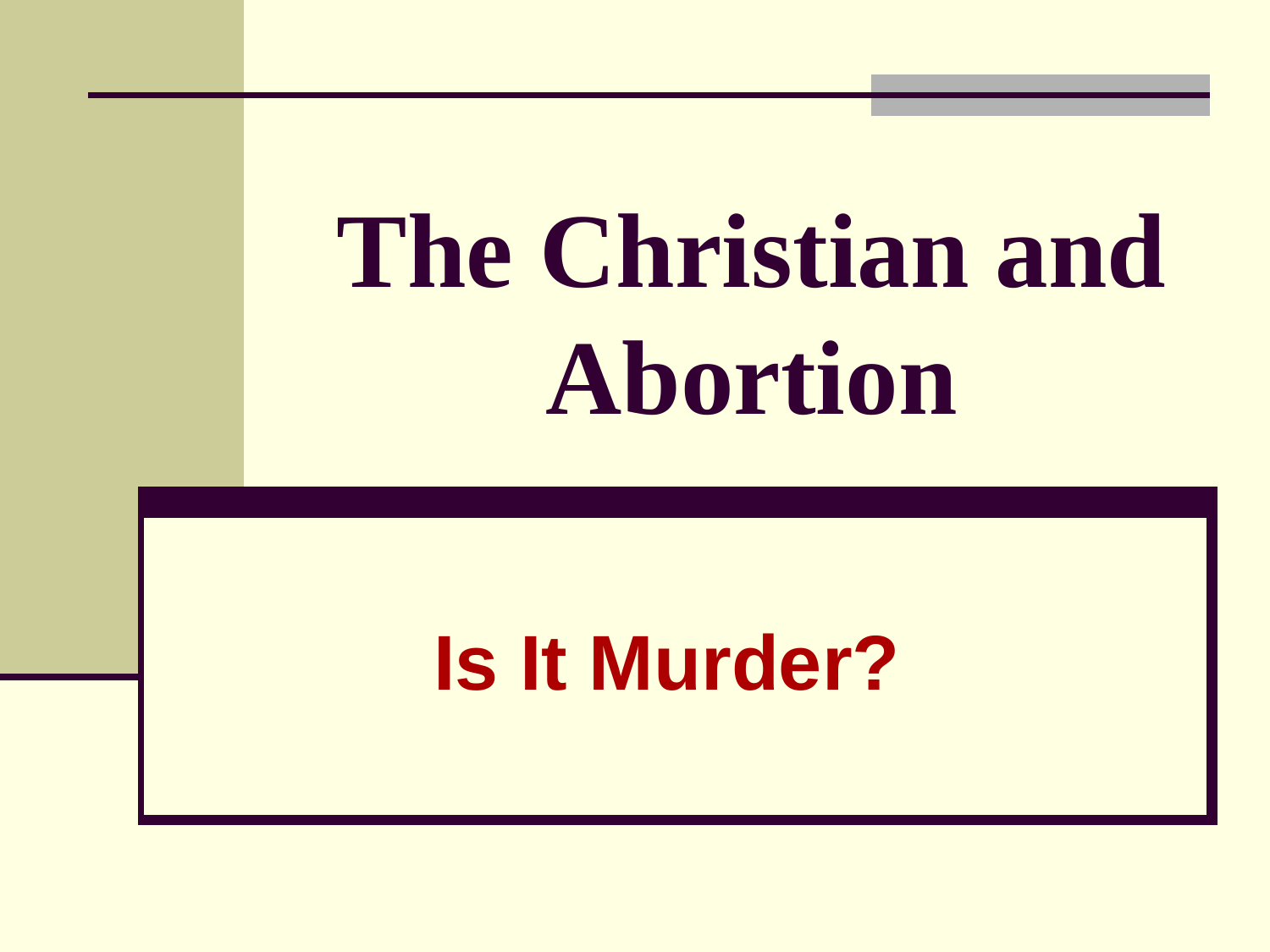- **The infamous** *Roe v. Wade*  **Supreme Court decision of 1973**
	- **Declared the unborn child is not a person under law.**
	- **A right to privacy under the due process clause of the 14th Amendment extended to a woman's decision to have an abortion.**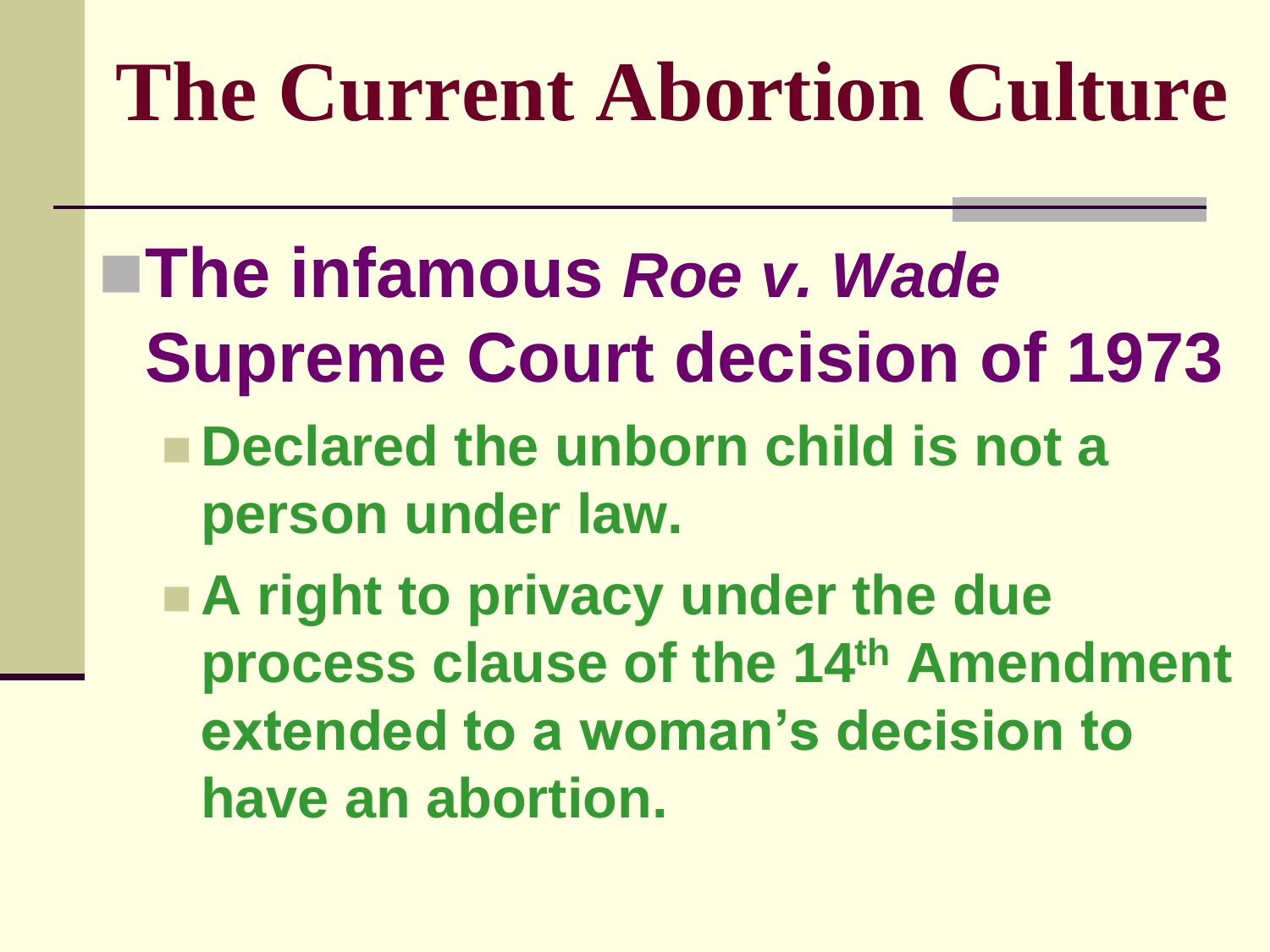- **The infamous** *Roe v. Wade*  **Supreme Court decision of 1973 Thus, in one ruling, the Court deemed abortion a fundamental right under the US Constitution!**
	- Norma McCorvey (the original "Jane **Roe") filed suit in 2003 to have** *Roe v Wade* **overturned, to no avail.**
	- **NRLC.ORG**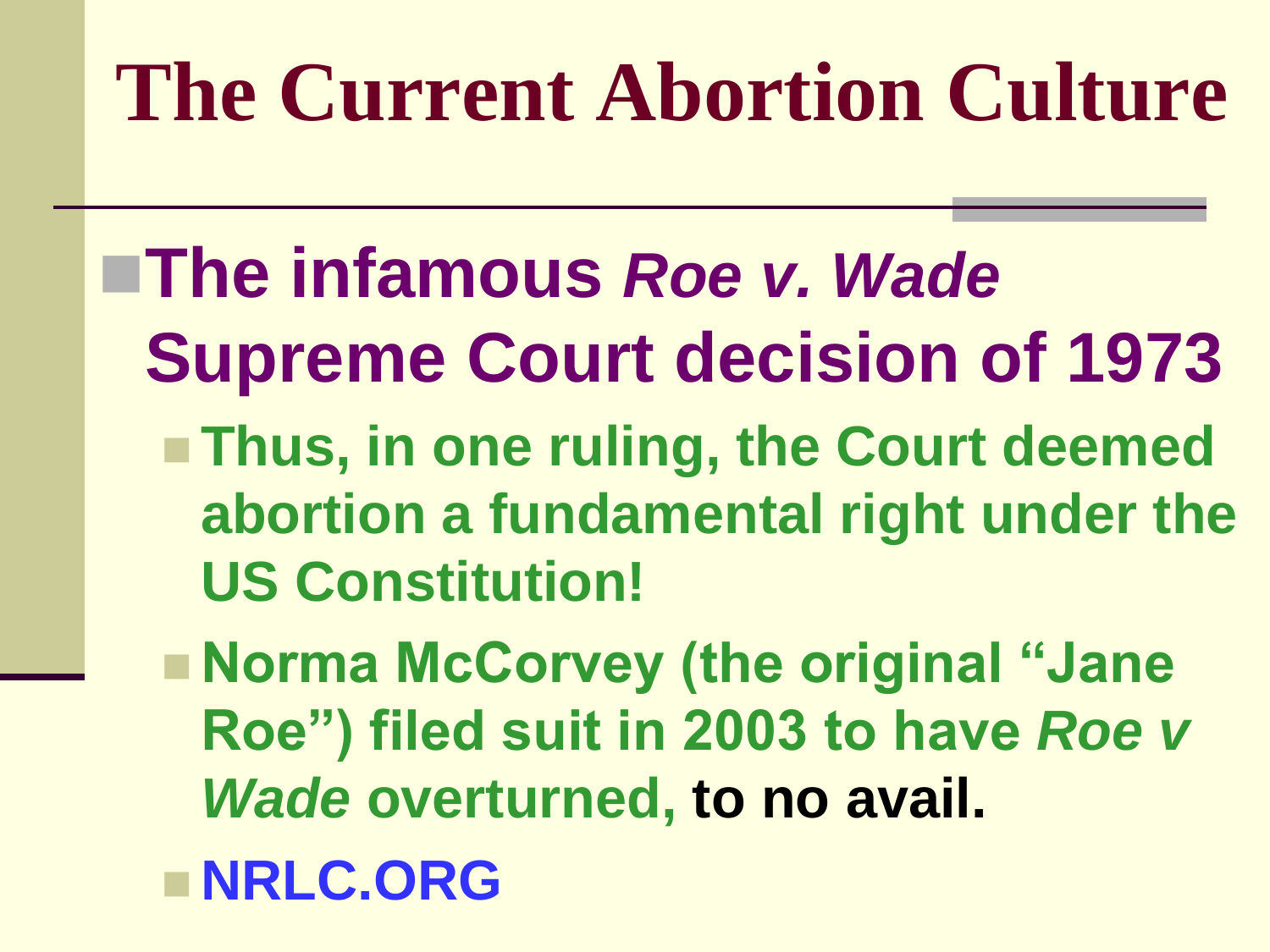# **Dred Scott Roe v. Wade (1857), 7-2 Decision (1973), 7-2 Decision**

**Denied citizenship to an entire class of people based on race**

**Property rights of slaveholders trumped the interests of the slave, who had no rights**

**Sought to decide the slavery issue once and for all, but led to the Civil War**

**Overturned by Congress in the 13th, 14th, and 15th Amendments to the Constitution**

**Denied personhood to an entire class of people based on development Privacy rights of mother trumped the interests of the unborn child, who has no rights Sought to decide the abortion issue once and for all, but** 

**over forty years later the country is still divided** *Roe* **relied on the 14th Amendment, which restored human dignity to those of African descent, to deny that dignity to the unborn**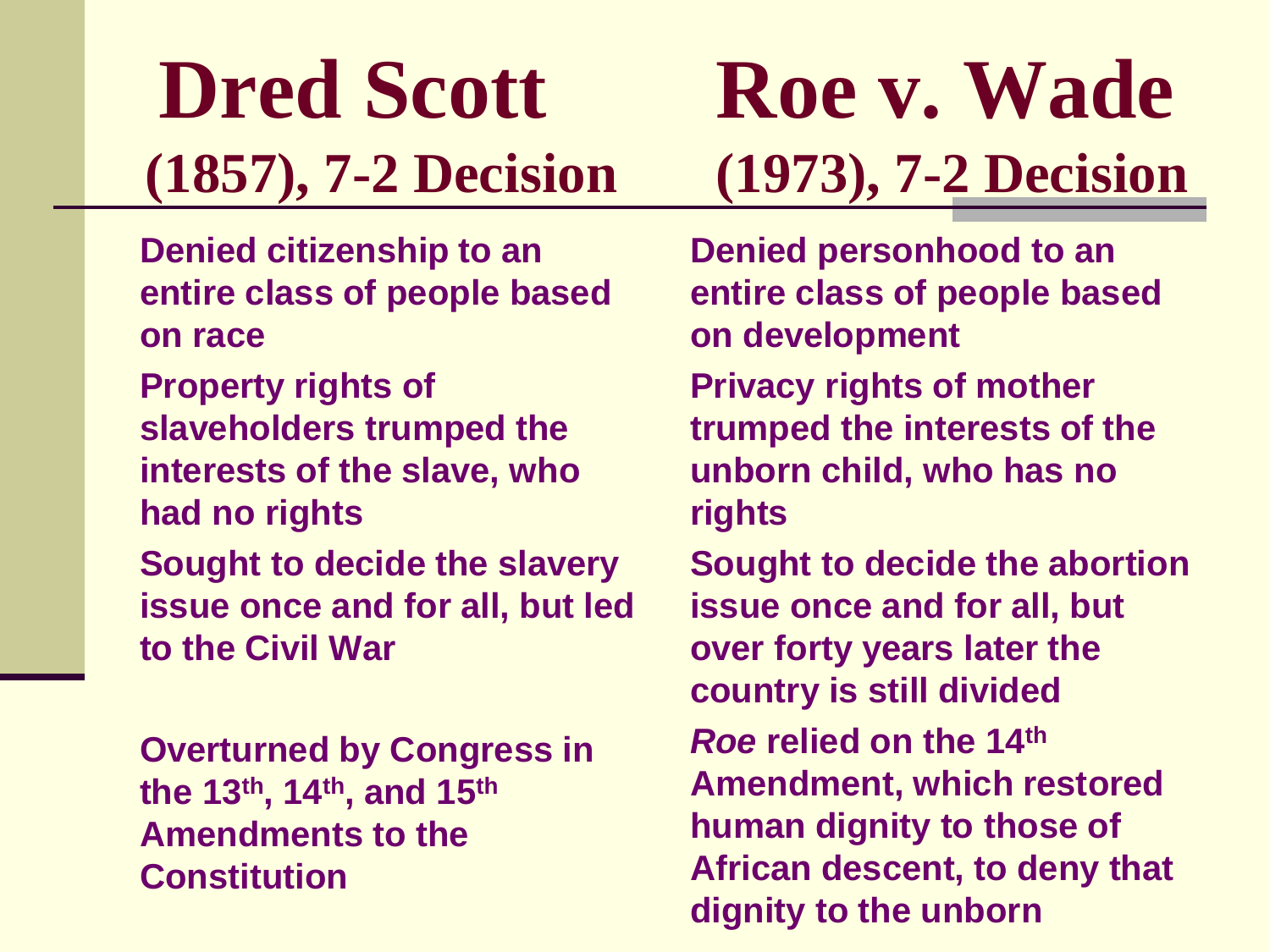# **Abortion**

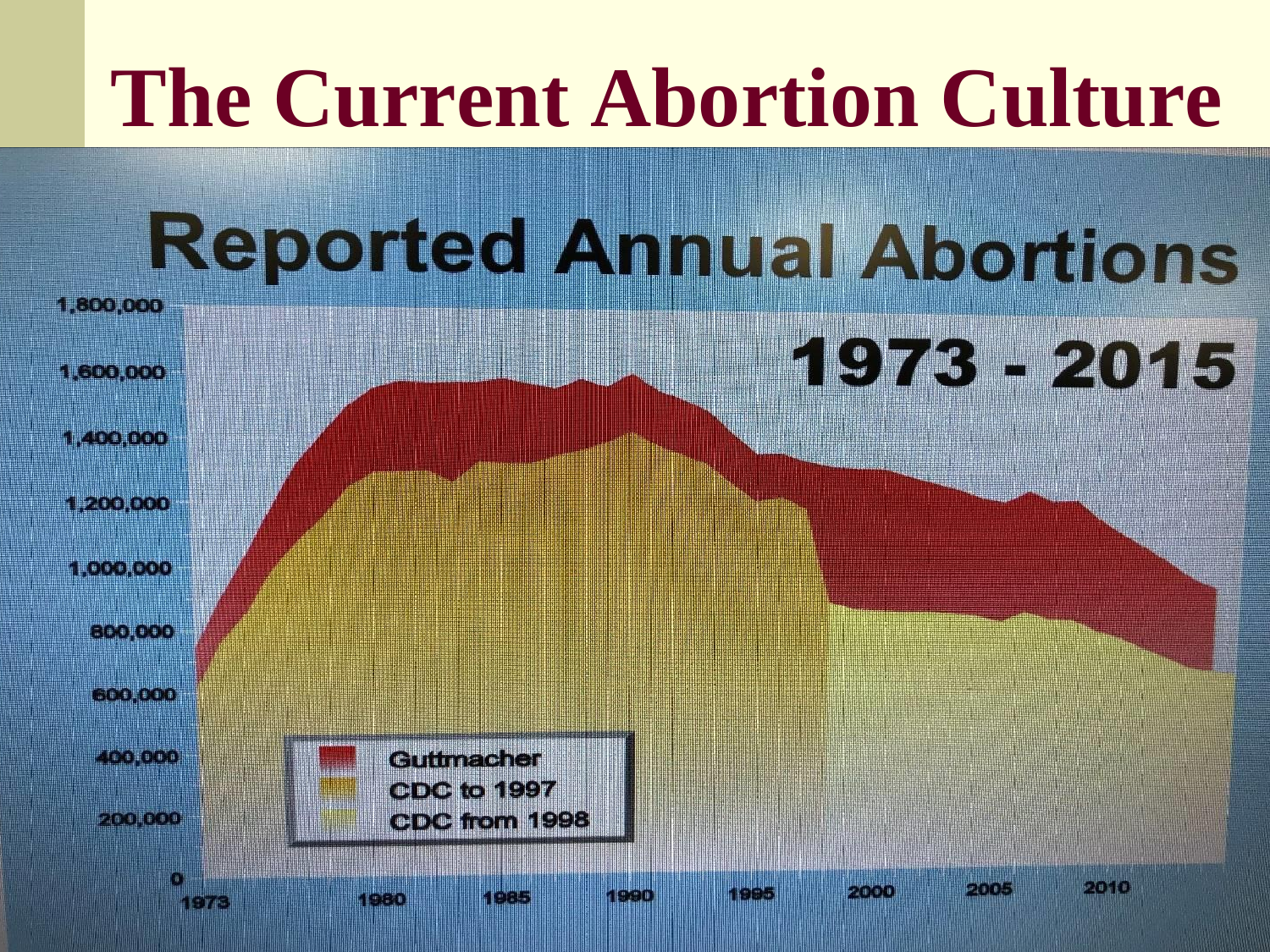# **Deaths from America's Wars Total**

#### **From 1775 to the Present (U.S. Department of Veteran Affairs)**

# **~1,200,000**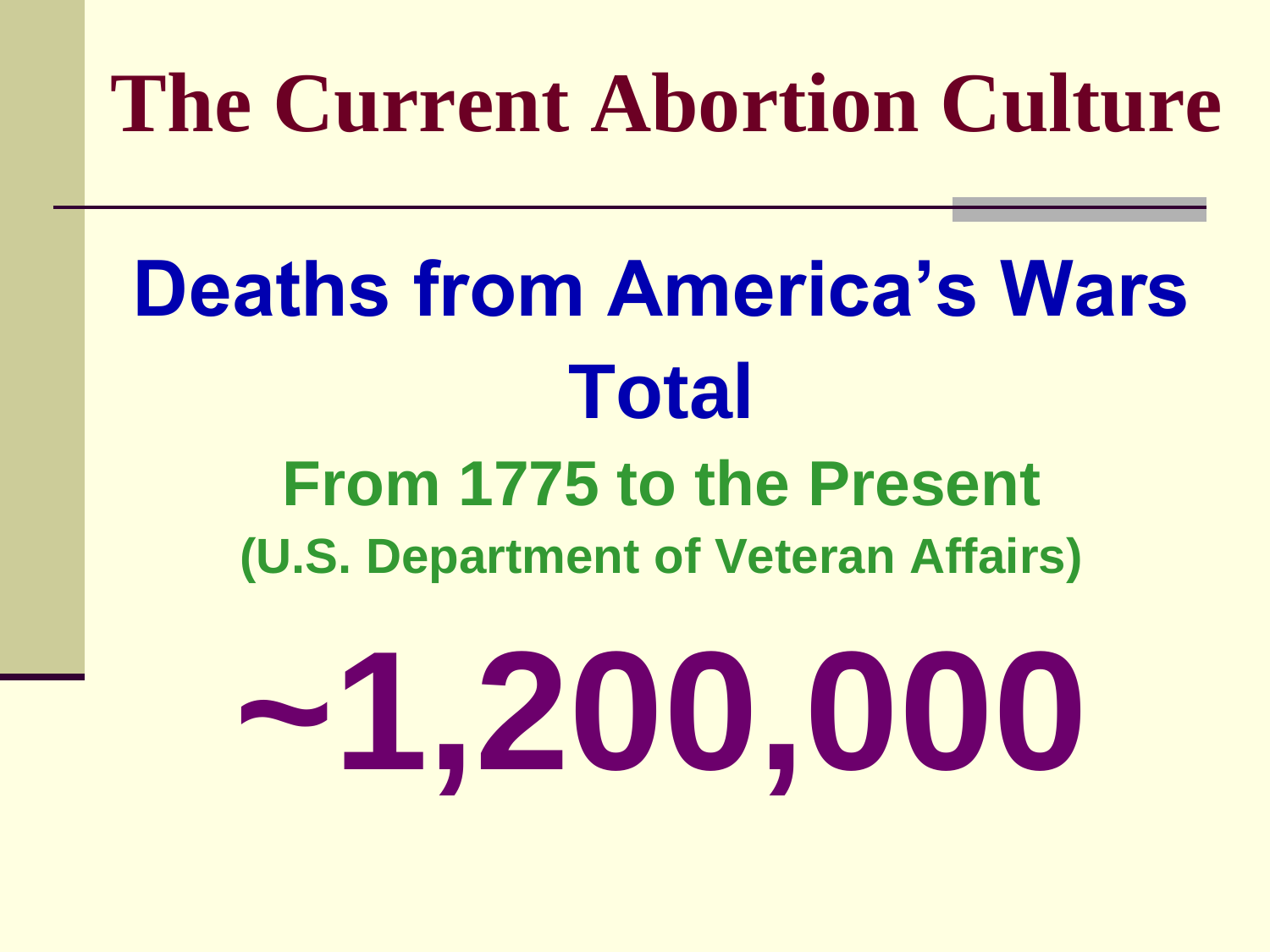**Deaths from Abortion From 1973 to 2014 in the USA (Guttmacher Institute)**

# **~60,942,000**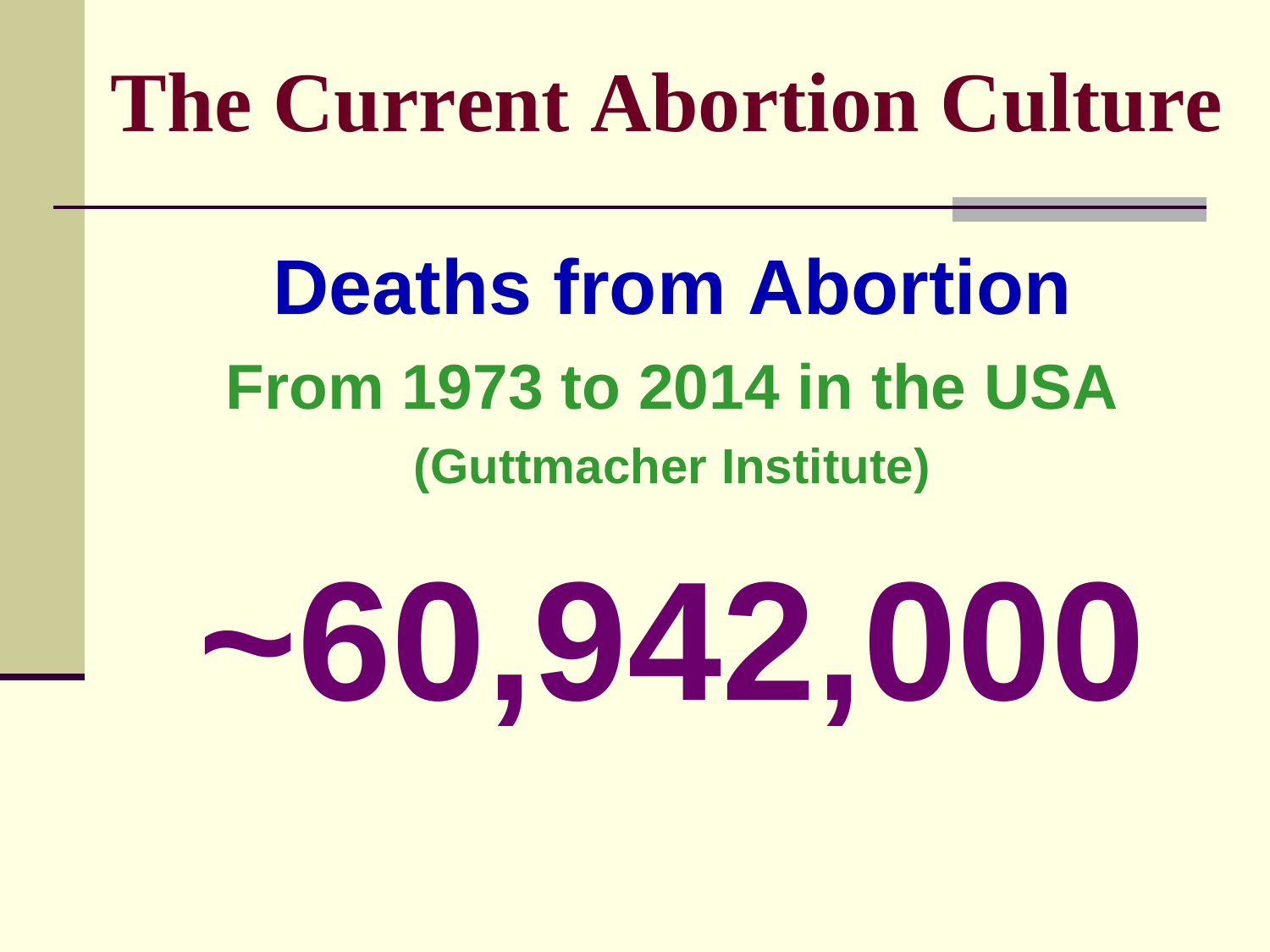**The Christian and Abortion Examined in Light of Scripture**

**Does God recognize the unborn as a human being? Biblical principles Luke1:39-44 Luke 2:12,16 Psalms 139:13-16; Isaiah 49:5 Exodus 21:22-24**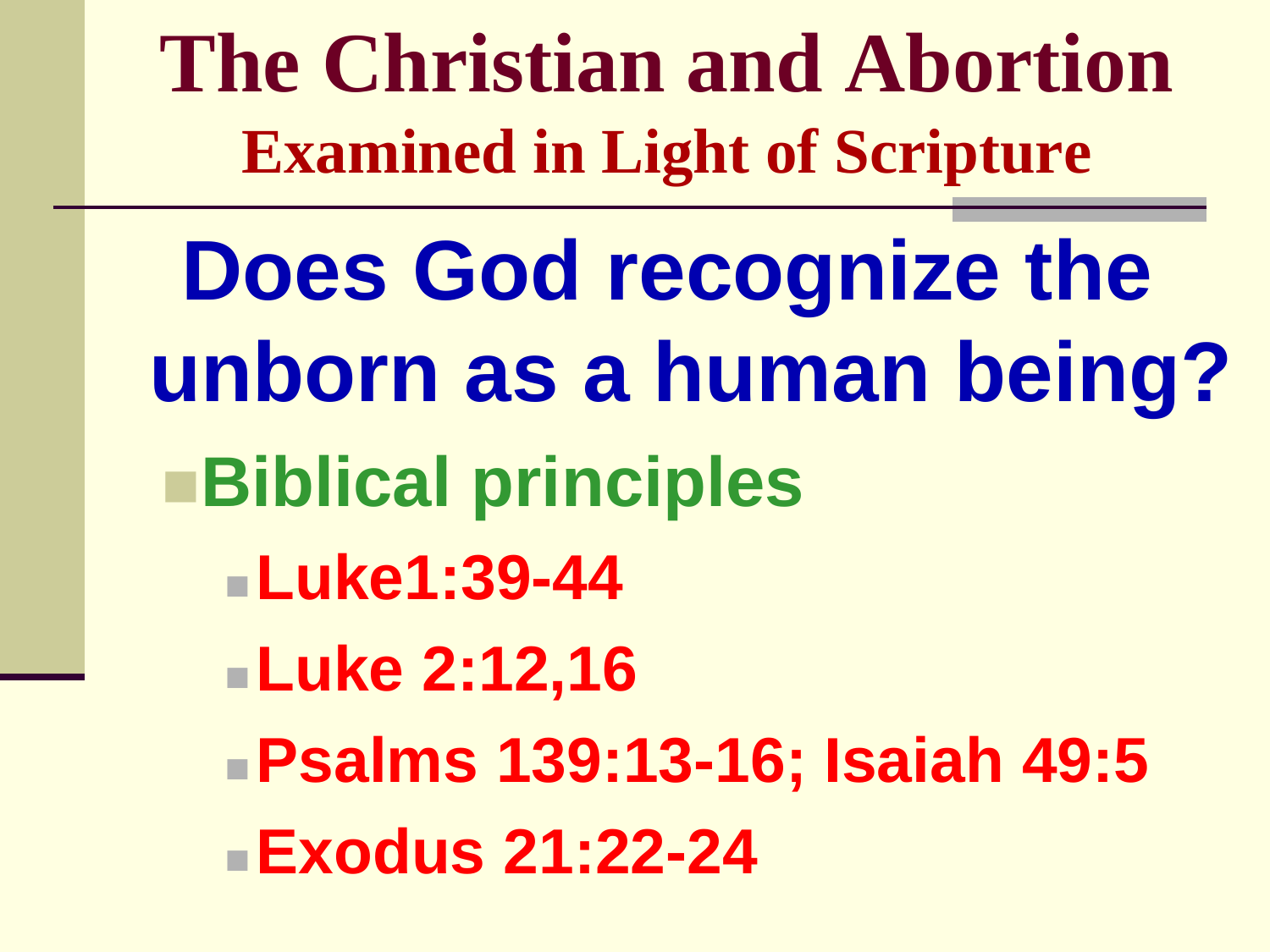# **The Christian and Abortion Examined in Light of Laws in the USA**



*This is a photo of Tracy Marciniak Seavers, holding the body of her son Zachariah. Tracy was seriously injured, and Zachariah was killed, by an assault during the ninth month of the pregnancy. Do you think this photograph shows one victim, or two?*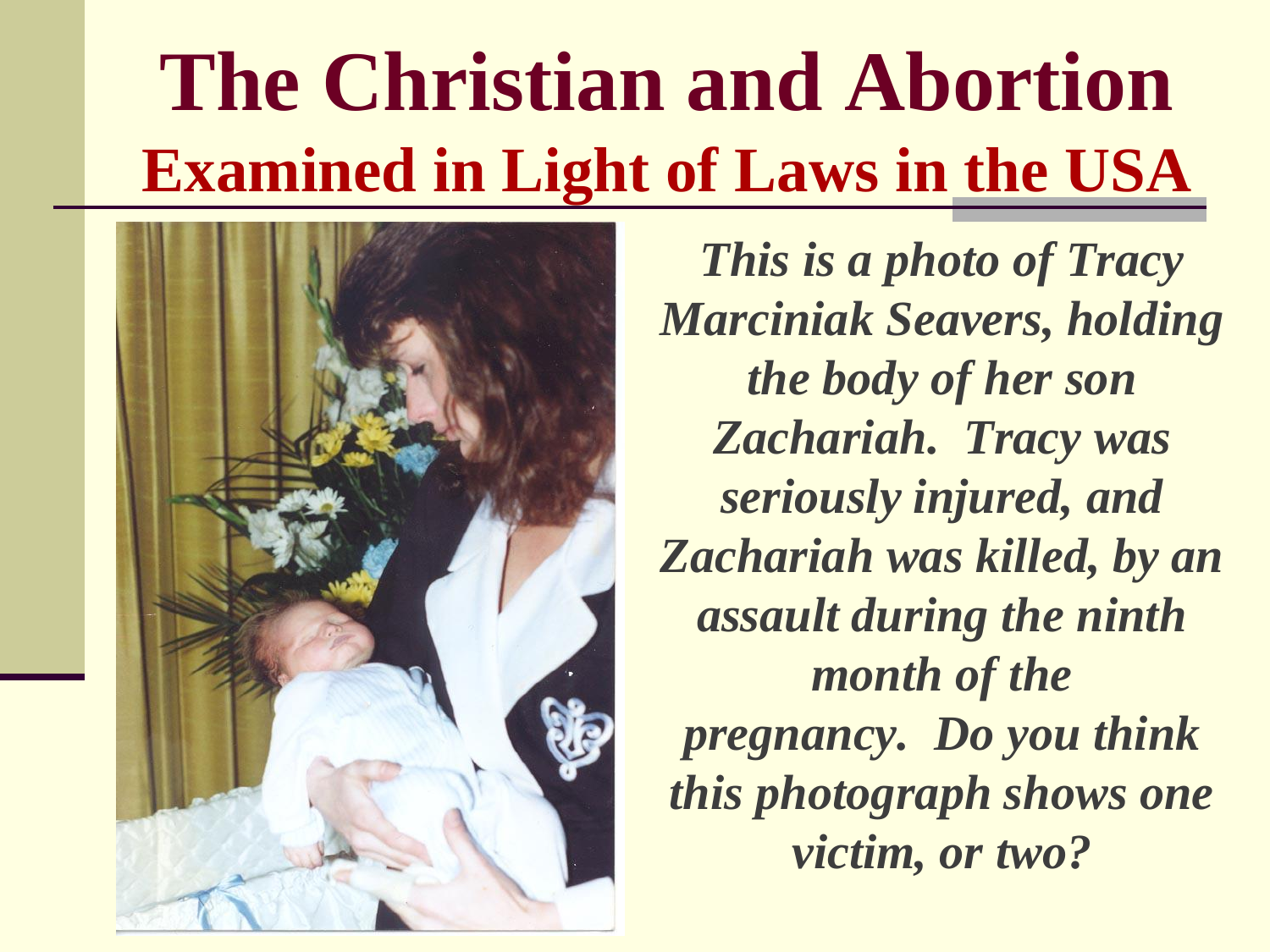# **The Christian and Abortion Examined in Light of Laws in the USA**



*Wisconsin State Law changed in 1998*

*The killing of an "unborn child" at any stage of prenatal development is defined as homicide under all homicide laws in that state now. 38 states now have such laws*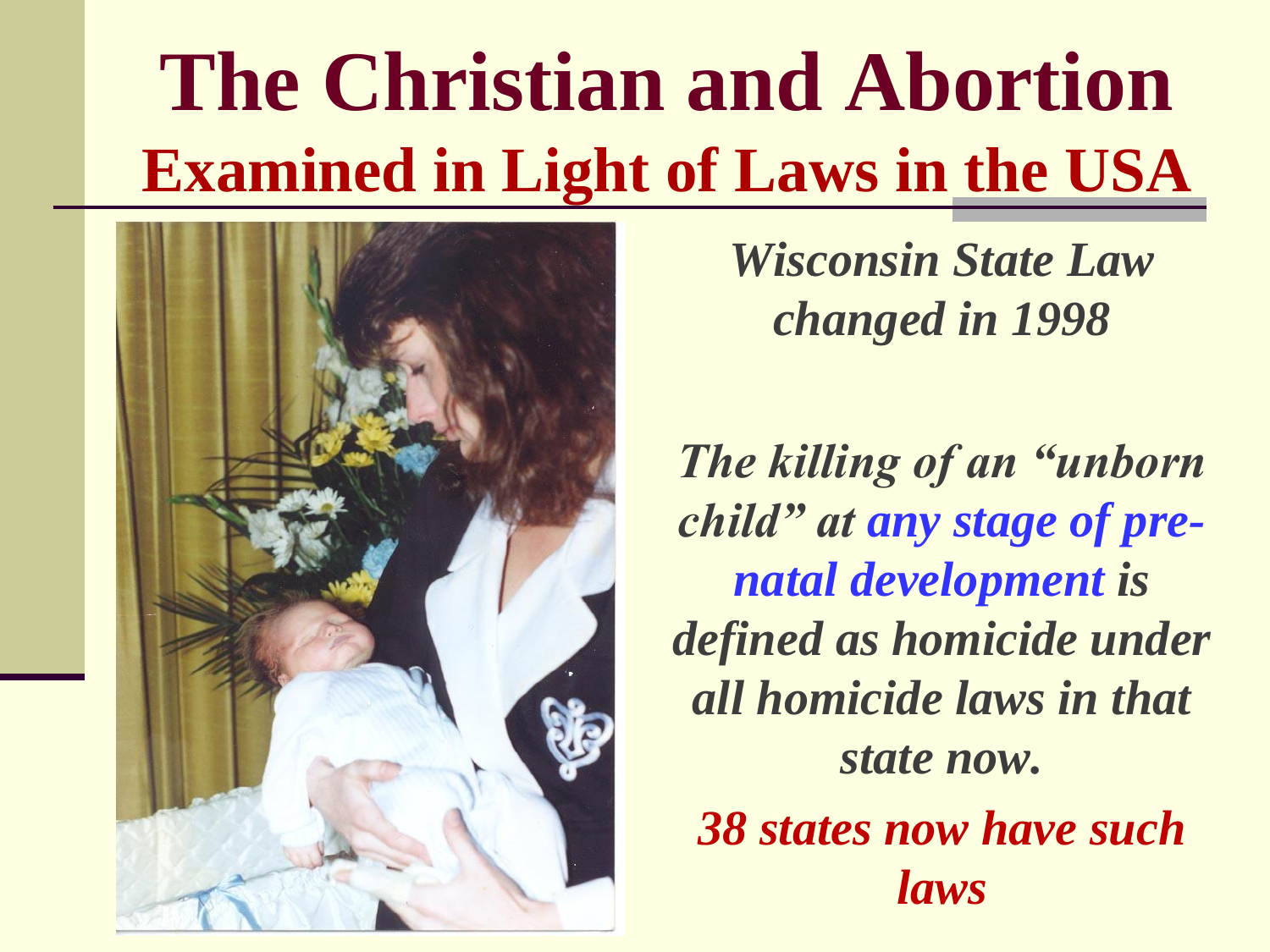# **The Christian and Abortion Examined in Light of Laws in the USA**



*President Bush signed Unborn Victims of Violence Act into law April 6, 2004 Called the "Laci and Conner" bill Scott Peterson convicted of double homicide under California law*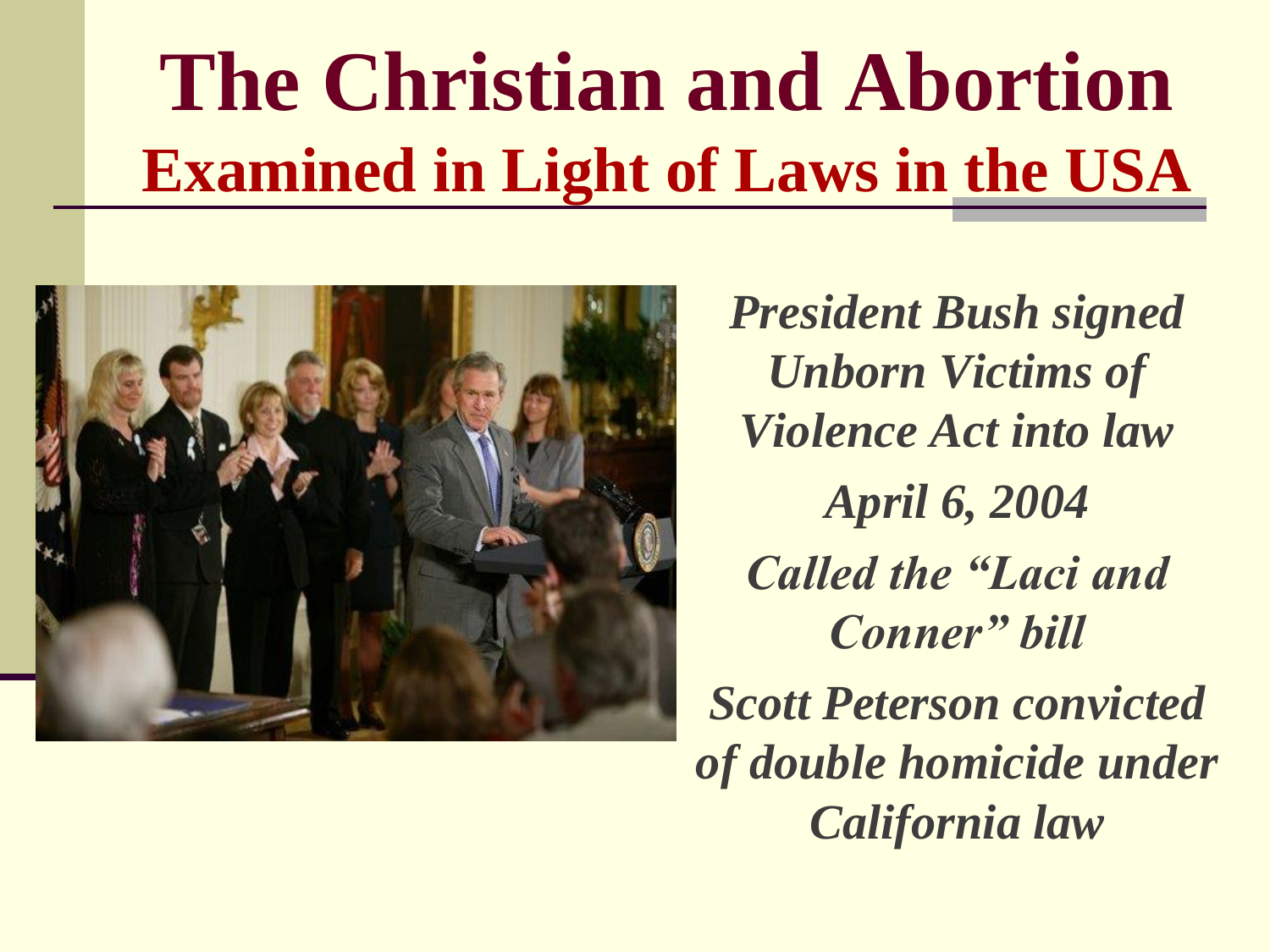**The Christian and Abortion Examined in Light of Science When does human life begin?**

- **The human zygote, formed after fertilization, contains 46 chromosomes**
	- **23 from Father, 23 from Mother**
	- **Unique and different from Father or Mother**
	- **He/she will biologically develop himself/herself continuously without any biological gaps throughout the embryonic, fetal, neonatal, childhood and adult stages until death of the organism.**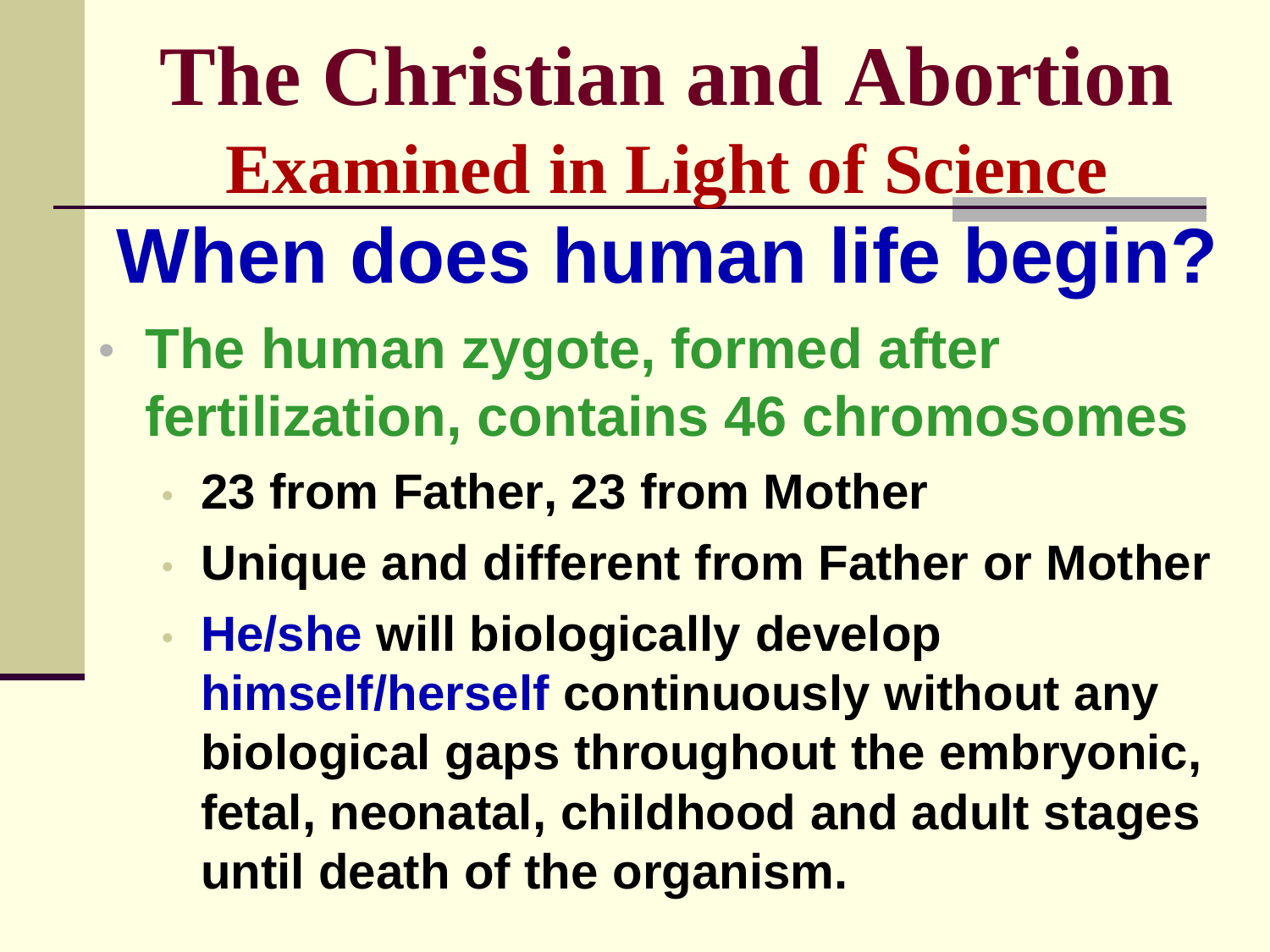**The Christian and Abortion Examined in Light of Science When does human life begin?**

- **The human zygote, formed after fertilization, contains 46 chromosomes**
	- **After fertilization there is not substantial change, but only** *accidental* **change – size, shape, color, etc. – not the nature of the human being**
	- **The biological facts demonstrate that by the time of fertilization, he or she is already a human being!**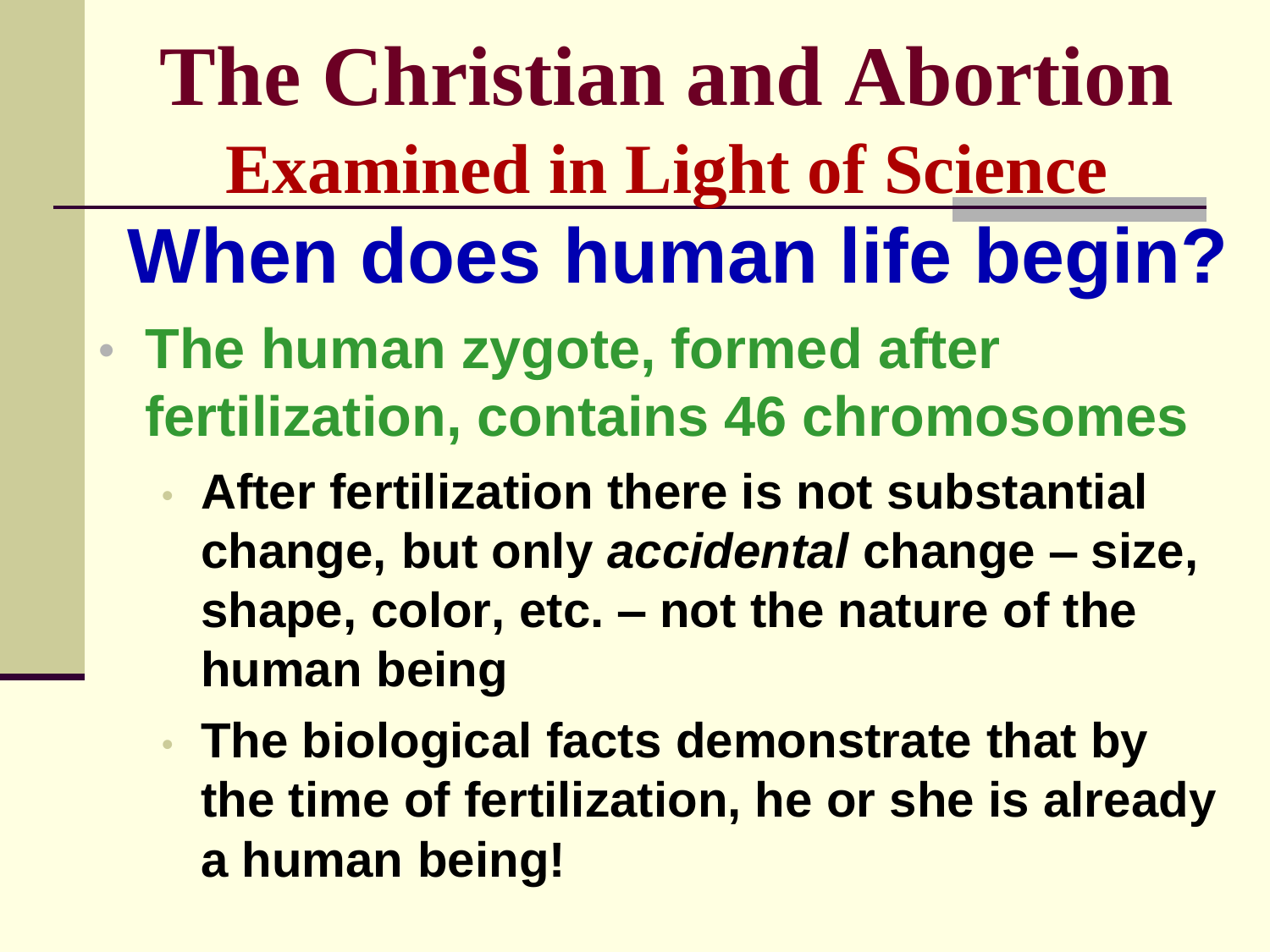**The Christian and Abortion Examined in Light of Science When does human life begin?**

- **The human zygote, formed after fertilization, contains 46 chromosomes**
	- **Every effort to define "delayed personhood" fails in the face of the evidence of science**
	- **Given the straight scientific facts, we know that every human being is a human person from fertilization on. There is no other point that can be defined where personhood begins.**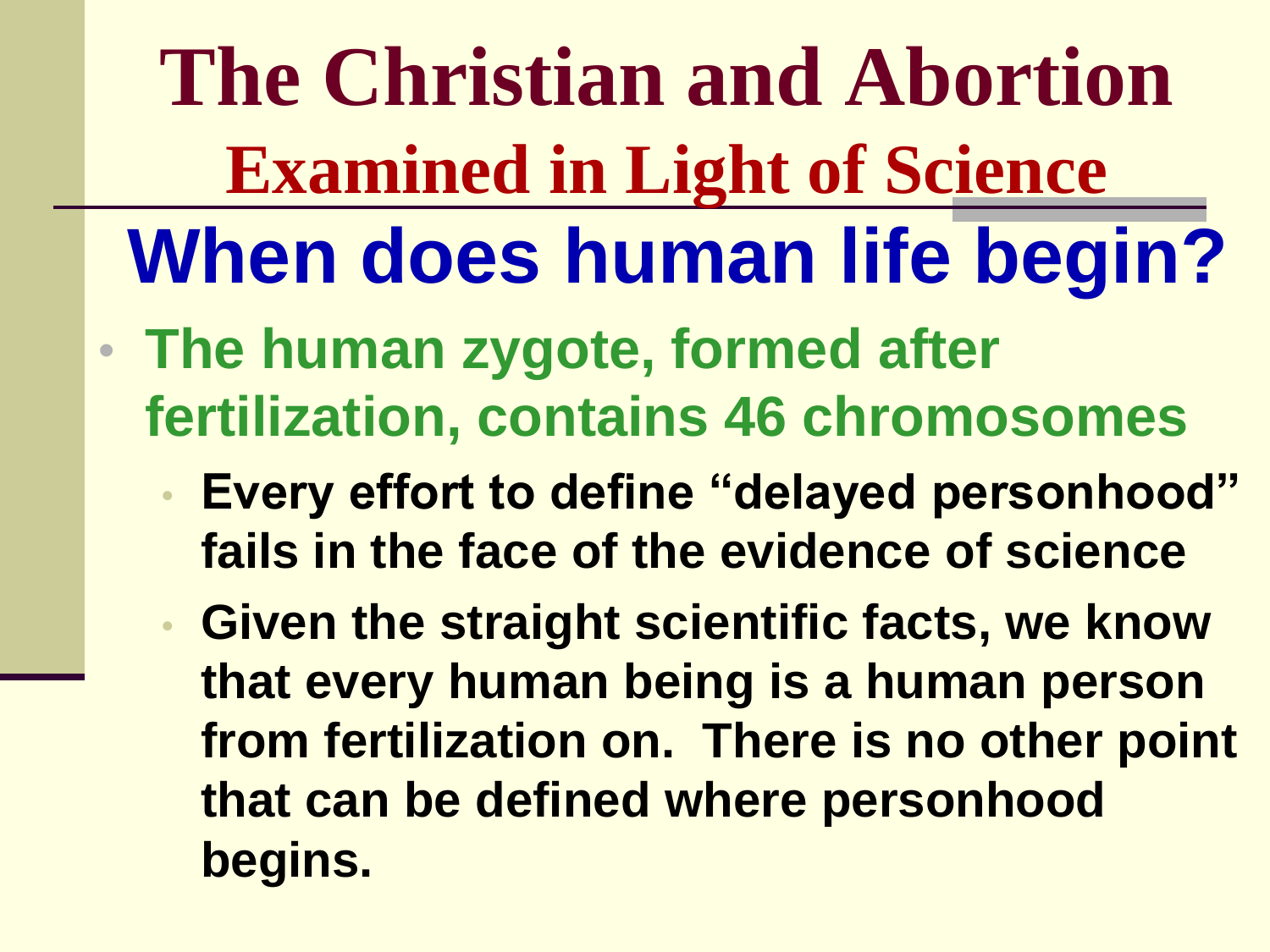**The Christian and Abortion Examined in Light of Scripture**

**What can I do? On the personal level Flee sexual immorality – 1 Corinthians 6:18 Be an example to the believers – 1 Timothy 4:12 Put on the whole armor of God – Ephesians 6:13-18**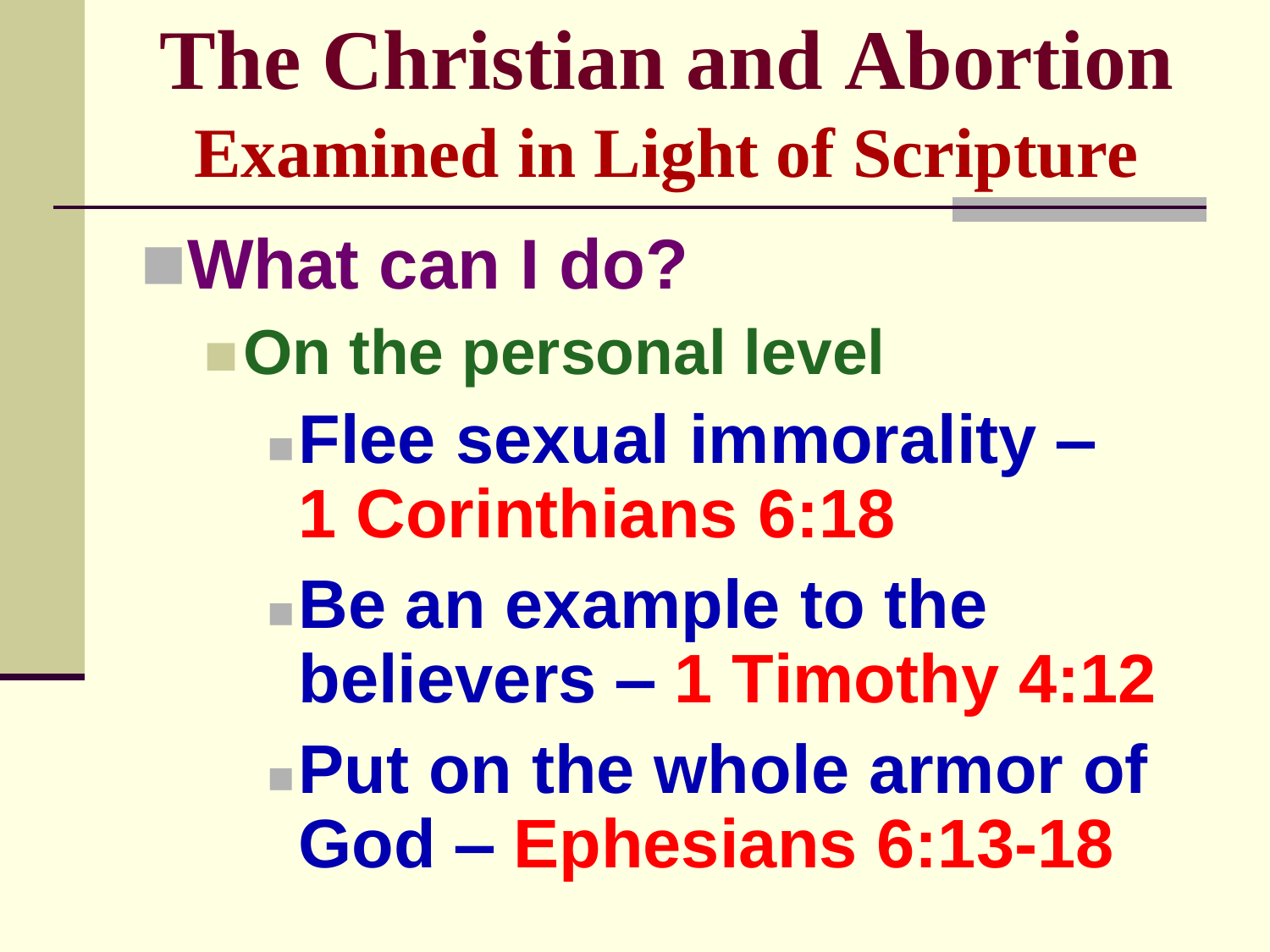**The Christian and Abortion Examined in Light of Scripture**

#### **What can I do?**

- **On the national & local levels** 
	- **Let our light shine on moral issues**
		- **Abortion – (nrlc.org)**
		- **Sacred Selections (sacredselections.org)**
			- **With a godly spirit show a better way**
			- **Provide for adoption**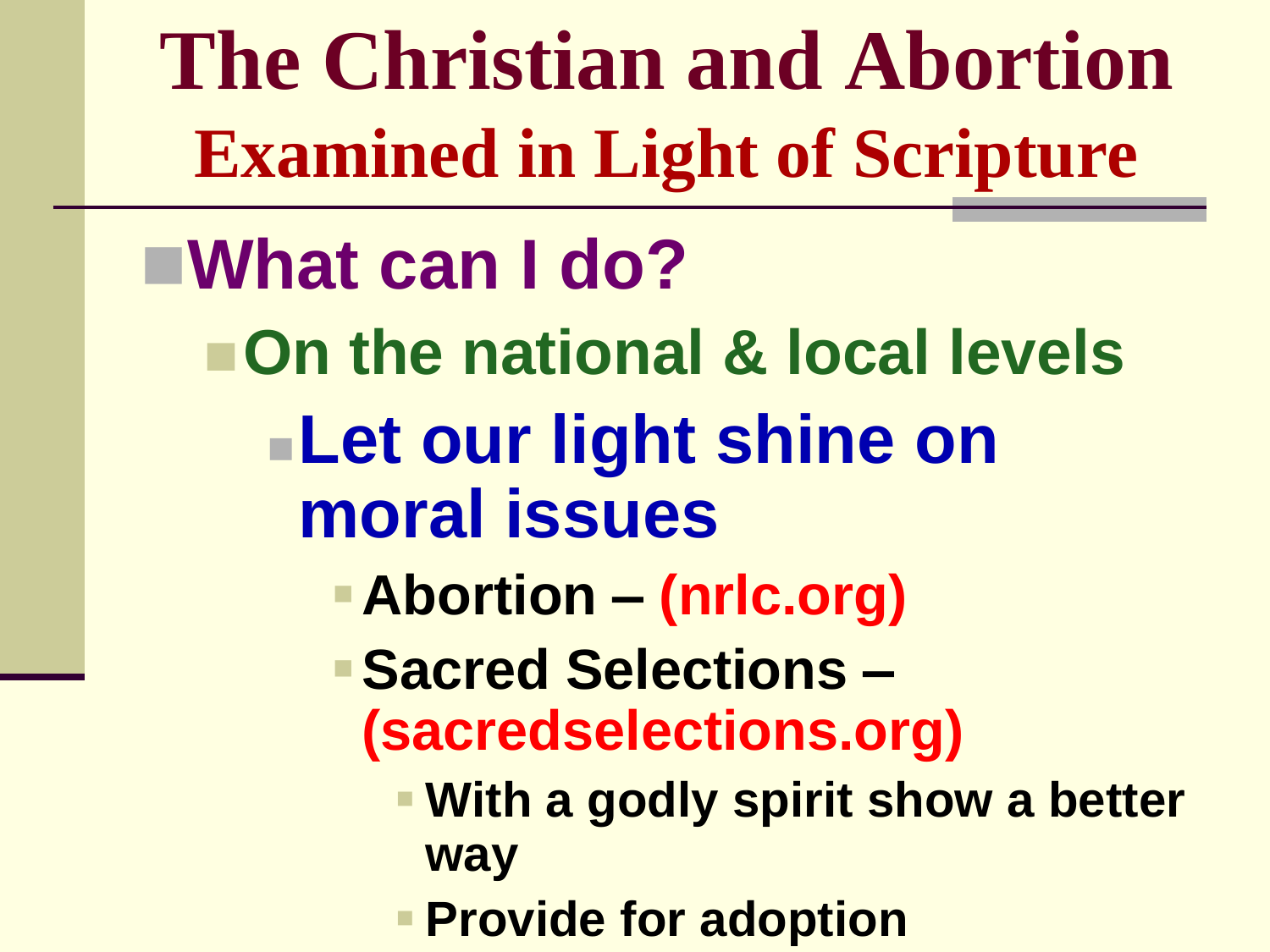**The Christian and Abortion Examined in Light of Scripture**

#### **What can I do?**

- **On the national & local levels** 
	- **When challenged to violate Scriptural principles, obey God rather than man.**

**Acts 5:29**

**Example of the HHS Mandate under Obamacare (January 2012)**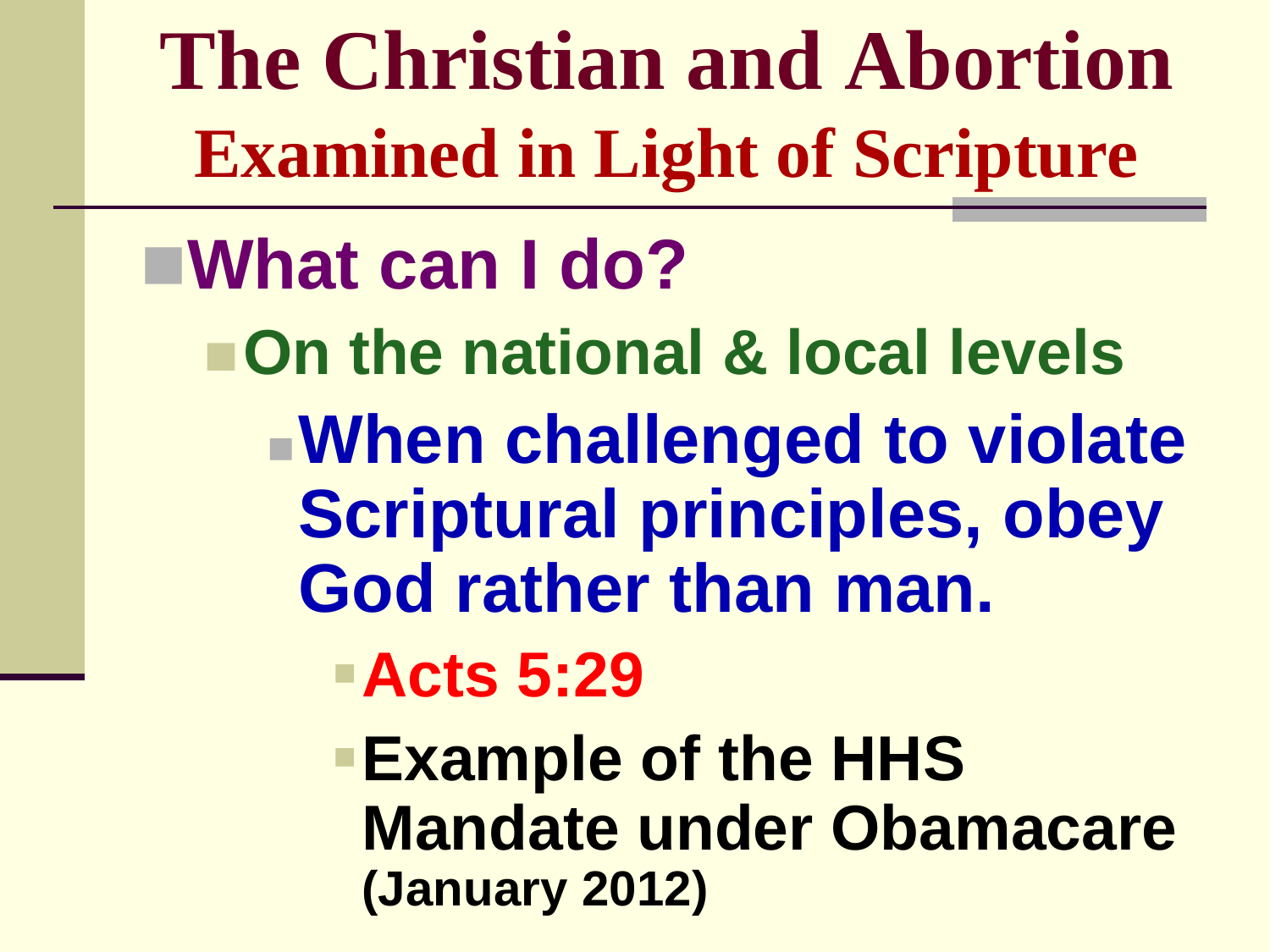**The Christian and Abortion Examined in Light of Scripture**

**What can I do? On the national & local levels Be an informed voter! Matthew 22:15-22 Can I help place in office a person who believes in abortion and is determined that the practice will continue?**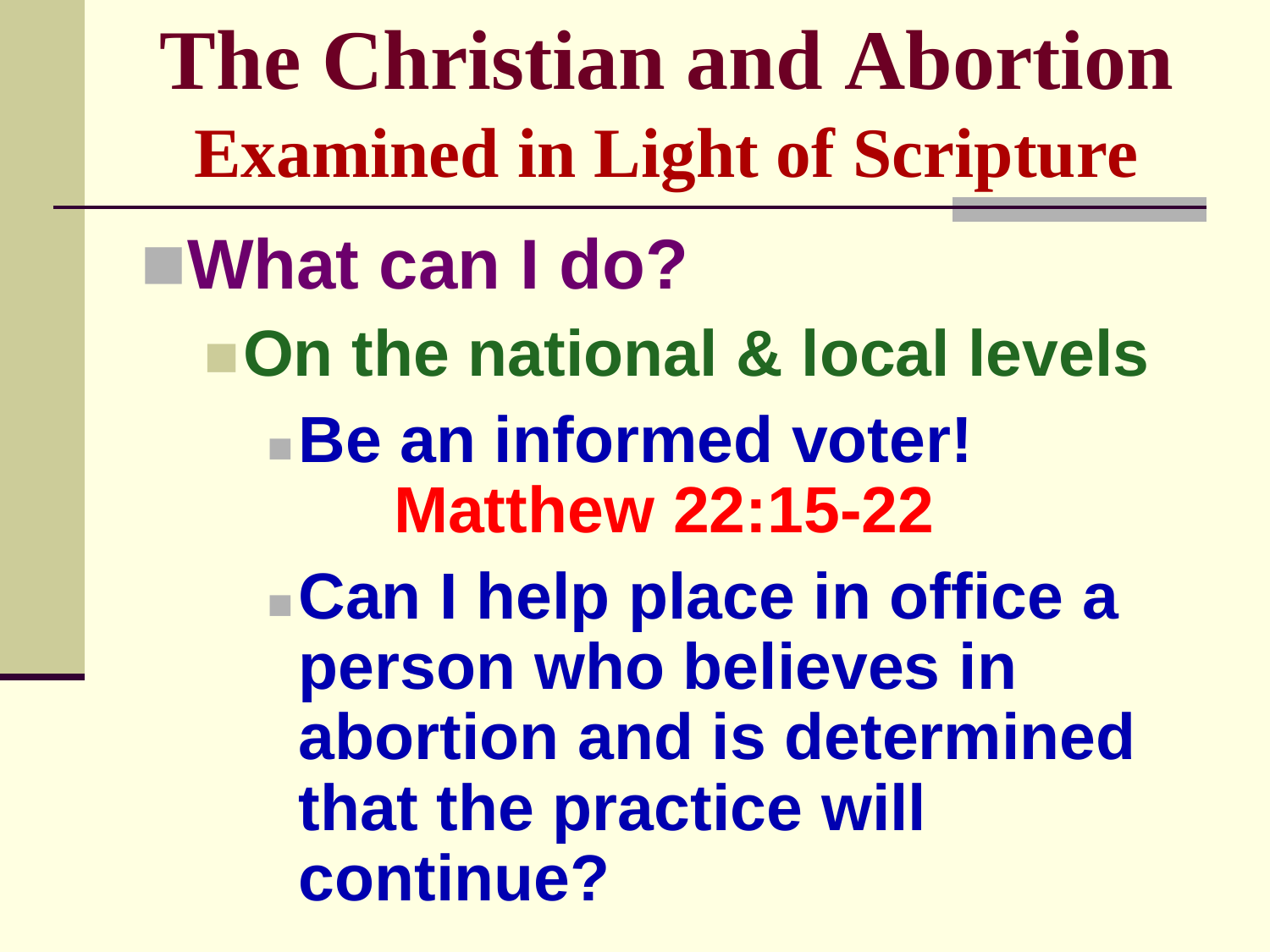**The Christian and Abortion Examined in Light of Scripture**

**What can I do? On the national & local levels Pray for those in authority 1 Timothy 2:1-2**